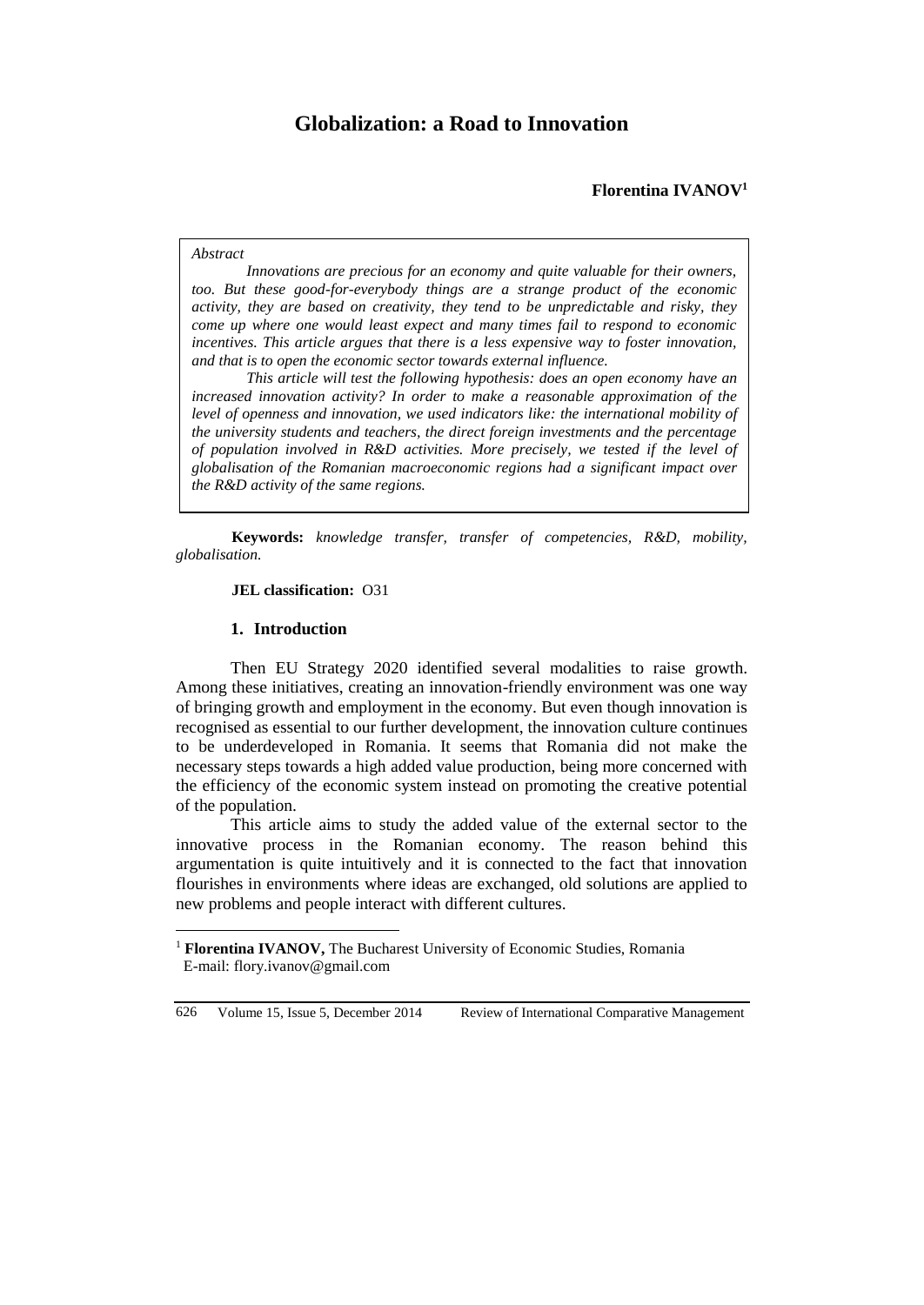# **2. Context**

This study was inspired partially by the lecture of the "Research and Innovation Performance in Romania. Country Profile" report, written by the European Commission (2014). This recent country profile for research and innovation in Romania illustrates the week position of Romania in terms of innovation compared with the EU average. Romania has one of the lowest values in the EU for both R&D intensity (-4.2 % for 2007-2012) and business R&D investments, at a -6.8% annual average growth for 2007-2012. In this context, it comes to no surprise that Romania and Bulgaria are the only two countries from the EU which did not pass from an efficiency driven economy to an innovationdriven one.

The report of the European Commission recognizes the efforts made by the policy-makers to reform the research system in the country. Nevertheless, these efforts were not supported by a long-term political vision and a consistent implementation of the strategies to encourage innovation. The fact that Romania ranks the last one on the average public expenditure on R&D as percentage of GDP in 2007-2012 proves the lack of real support for research and development. According to the same report, the Romanian population is also unaware of the value that the R&D sector has for enhancing competitiveness and securing highquality jobs. An analysis made by Cristina Cotocel et. al. (2014) showed that according to data presented by the Romanian Government in the National Reform Programme 2014, the chances to reach the proposed targets are quite low. In this context, our article aims at rising the interest in R&D activities by underlining some of the factors influencing it which do not require direct governmental investments.

## **3. The hypothesis and the model testing it**

An article from the Business Week Magazine (2000) explained that "An open economy spurs innovation with fresh ideas from abroad". This finding, which is now more than a decade old, was confirmed by Andrew DuBrin, Professor Emeritus in Management at the Rochester Institute of Technology in his excellent book "Essentials of Management" (2011). An open economy benefits from foreign companies bringing new products and strategies to the local environment. By adapting these foreign products to the domestic circumstances, the companies create new outputs, and engage in the innovation process. Ultimately, they test their own limits, but also put pressure on the limits of the market.

The transfer of knowledge and inspiration at the confluence of the local and external sectors is not a one-way process, but rather a mutual benefit. By entering a new market, the globalized company adapts itself to the new economy and brings innovative ideas back home or elsewhere. A study conducted on the interaction of expatriates in multinational corporations with host country nationals shows that there is an active transfer of knowledge both ways, from the expatriates to the companies abroad and vice-versa (Hsu, 2012).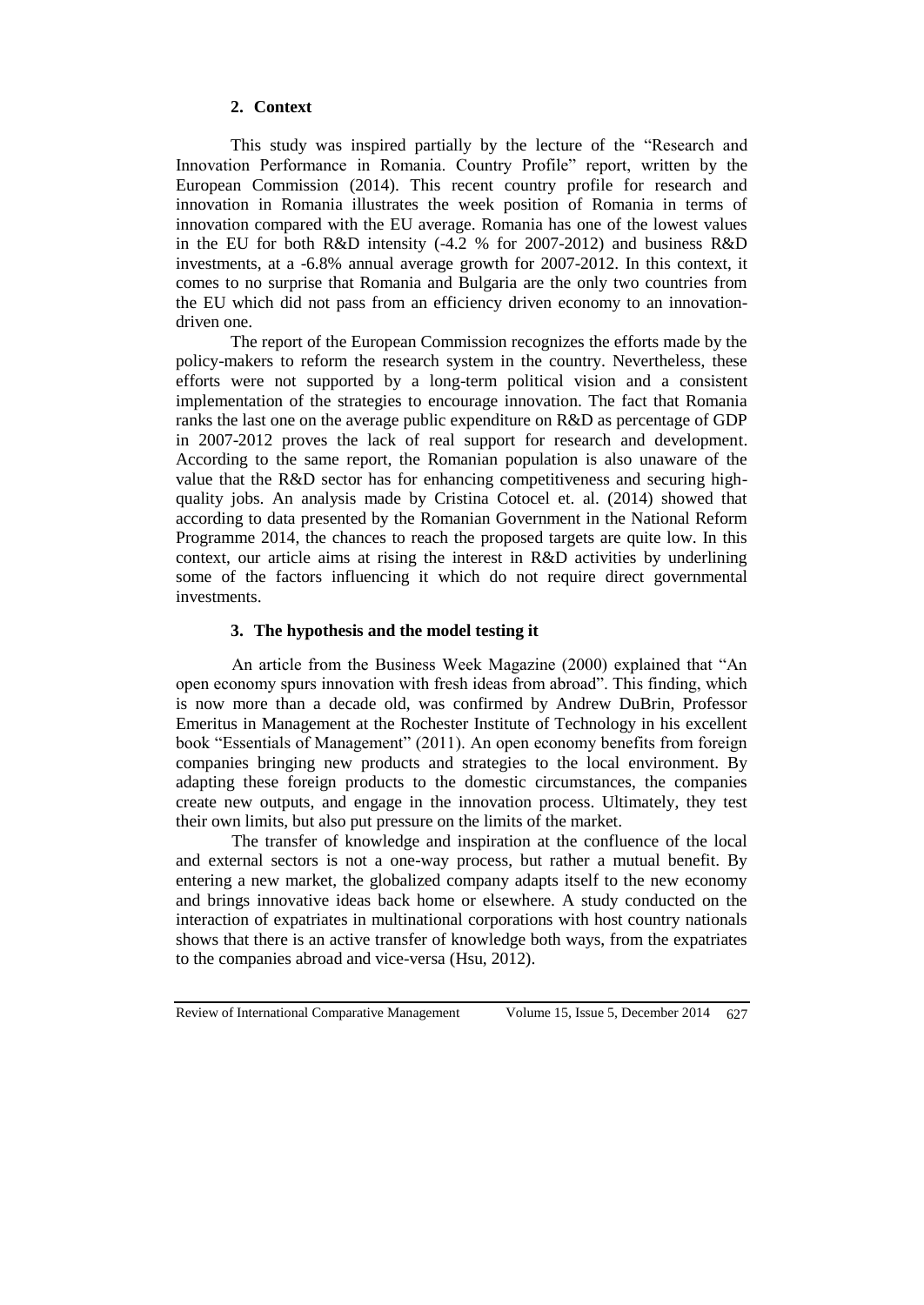## **Our general hypothesis is therefore: are the openness and the innovation level of a given economy directly related?**

The business sector is not the only means of innovation by pooling together diverse knowledge. International research projects, the inflow and outflow of students engaged in mobility programs and teachers' professional stages abroad are conductors of innovative ideas in the education and public research system. In the same time, the distribution of international publications and global access to data are all pathways for knowledge and ideas transfer and thus enablers of innovation in the private sector, with potential for entrepreneurship.

In this article, we will analyse if the internalization of the Romanian macroeconomic NUTS 2 regions relates in a significant way to the R&D activities in the country. Taken in consideration the data publicly available, we considered indicators measuring the presence of international companies, the number of students and teachers engaged in mobility programs and broader access to international data as suitable for giving an estimation of the level of openness of a region. These factors are expected to be in a consistent positive relationship with the R&D activities in the regions. In order to verify the consistency of our analysis, we considered all Romanian macro-economic regions during the last five years in the available statistics.

Our analysis focuses on the eight macroeconomic regions of Romania. In order to assure the relevance of the results for the policymaking, we considered only data starting one year after the membership in the European Union. Delayed effects of membership are thus accounted for by leaving one year for adaptation. For testing our hypothesis, we used and adapted a cross-sectional time series regression model.

Our dependent variable, the innovation activity transposed into the economy of the regions is estimated by the percentage of the total population engaged in R&D activities (y). The choice of the independent variables tried to estimate the openness level of the regions on three main dimensions: the connection of the local business sector with the foreign one, the exchange of experience and information in the public sector and the involvement of the private persons in activities linked to foreign information sources.

The knowledge and innovation channels linking the domestic business sector to the external sector was estimated by the level of foreign direct investments (x1). The data for this indicator was gathered from publicly available databases, named below.

The foreign knowledge inflow in the public sector was estimated by the number of students and teachers engaged in mobility programs. The data for this last indicator was computed by a laborious process of summing up the reported data from all public universities located in each of the regions. It includes both teachers and students engaged in study, research or practice stages on a temporary basis, reported to the regional population  $(x2)$ . The analytical information is available upon request for consultation or verification purposes.

Finally, the access to international information was estimated by the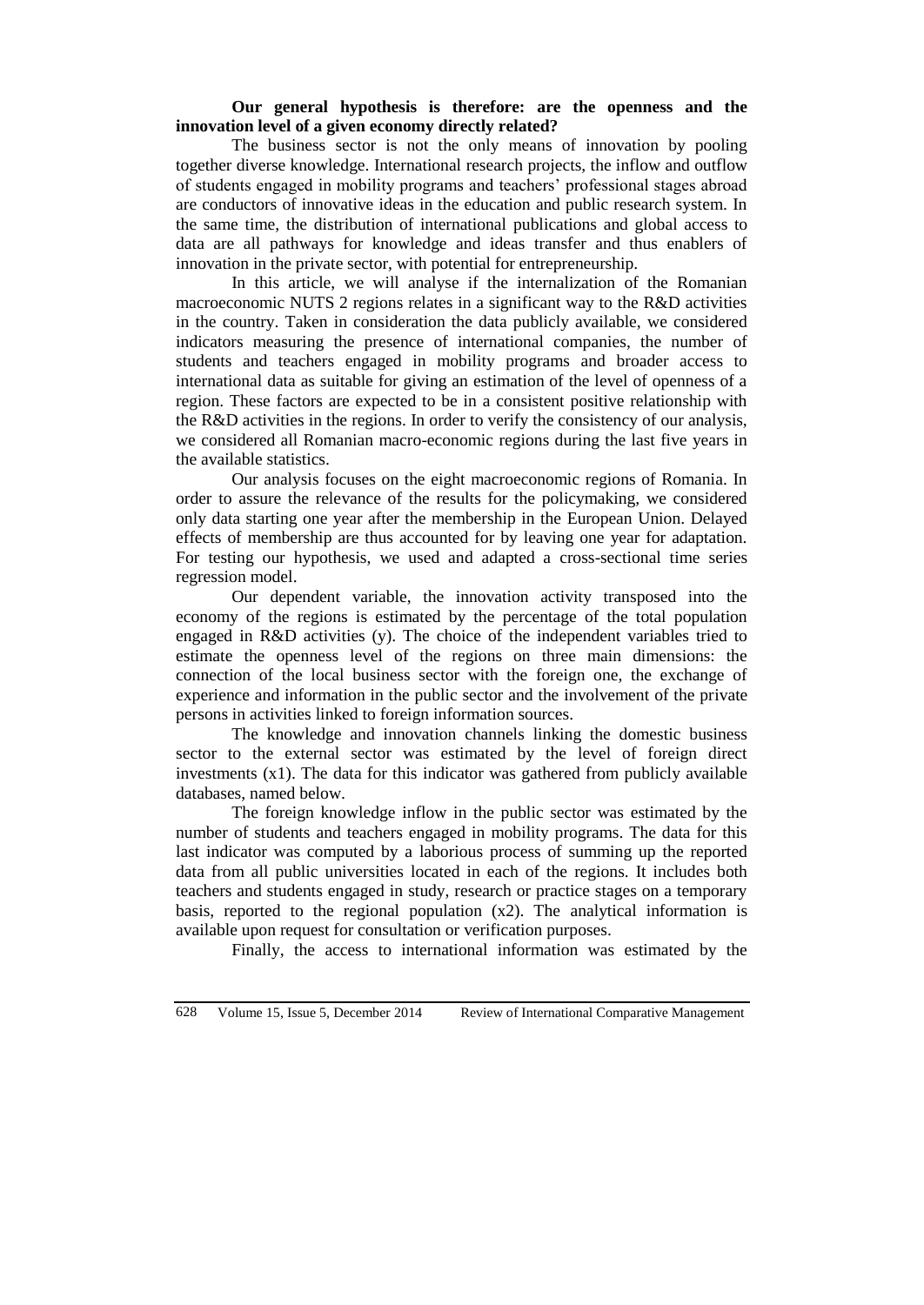proportion of the population who used the internet at least once a week, including every day (x3). This last variable has a great limitation given by its mixed content: the population uses internet not only for research or ideas with the potential of becoming innovative products or strategies. We expect that a significant part of the population with internet access uses it for other purposes, like socialisation, entertainment, networking, shopping etc. Indeed, the Eurostat regional information society statistics shows that 66% of the individuals who used the internet in one week's time also used it for networking purposes, like creating user profile, or using social media in 2011. A similar study performed in 2014 shows an average of 74%. This proves that most of the individuals use the internet for other purposes than research and this trend is getting stronger. Of course, we expect that individuals using the internet as a source of innovation will also use it for networking purposes and the data does not allow us to differentiate on the exact purpose. Anyhow, this discussion is beyond the purpose of this article. It is not our intention to delimitate what kind of knowledge transfer is useful for the innovative process or what kind of specific interactions with the external sector are influencing the R&D process. There are sufficient grounds to consider that some of the networking activities might actually support the R&D activities in an indirect way. Therefore, we included this variable in our model, but expected that it might not be significant for our analysis.

To summarise the discussion above, our specific hypothesis becomes**: do foreign direct investments, number of students and teacher involved in exchange programs and internet access of the population have a positive impact over the R&D activities in a region?**

We can write our estimated model in the following way:

$$
y_{it} = \beta_0 + \beta_1 * x_{1it} + \beta_2 * x_{2it} + \beta_3 * x_{3it} + u_{it}
$$
 (1)

where  $i=1,...8$  is the individual dimension representing the number assigned to each macroeconomic region,  $t = 2008,...2012$  is the time dimension and u is the error term.

The data for the four variables was collected and computed using databases from the Romanian National Institute of Statistics, Eurostat, the Romanian National Bank, the Romanian Ministry of Finance, UNCTAD and the National Office of Patents. A descriptive statistics of the observations is presented below:

| <b>Variable</b> | Variable short<br>name      | Obs | <b>Mean</b> | Std. Dev.                   | Min                          | <b>Max</b> |
|-----------------|-----------------------------|-----|-------------|-----------------------------|------------------------------|------------|
| X1              | <b>FDI</b>                  | 40  | .0028129    |                             | .0045388 .0002623 .0157335   |            |
| X2              | Mobility in public<br>univ. | 40  |             | .030256  .0192275  .0052138 |                              | .06953     |
| X3              | Internet usage              | 40  |             | 34.975 9.360275 22          |                              | 61         |
| $\overline{Y}$  | R&D employment              | 40  | .2152427    |                             | .2669596  .0540583  .9805863 |            |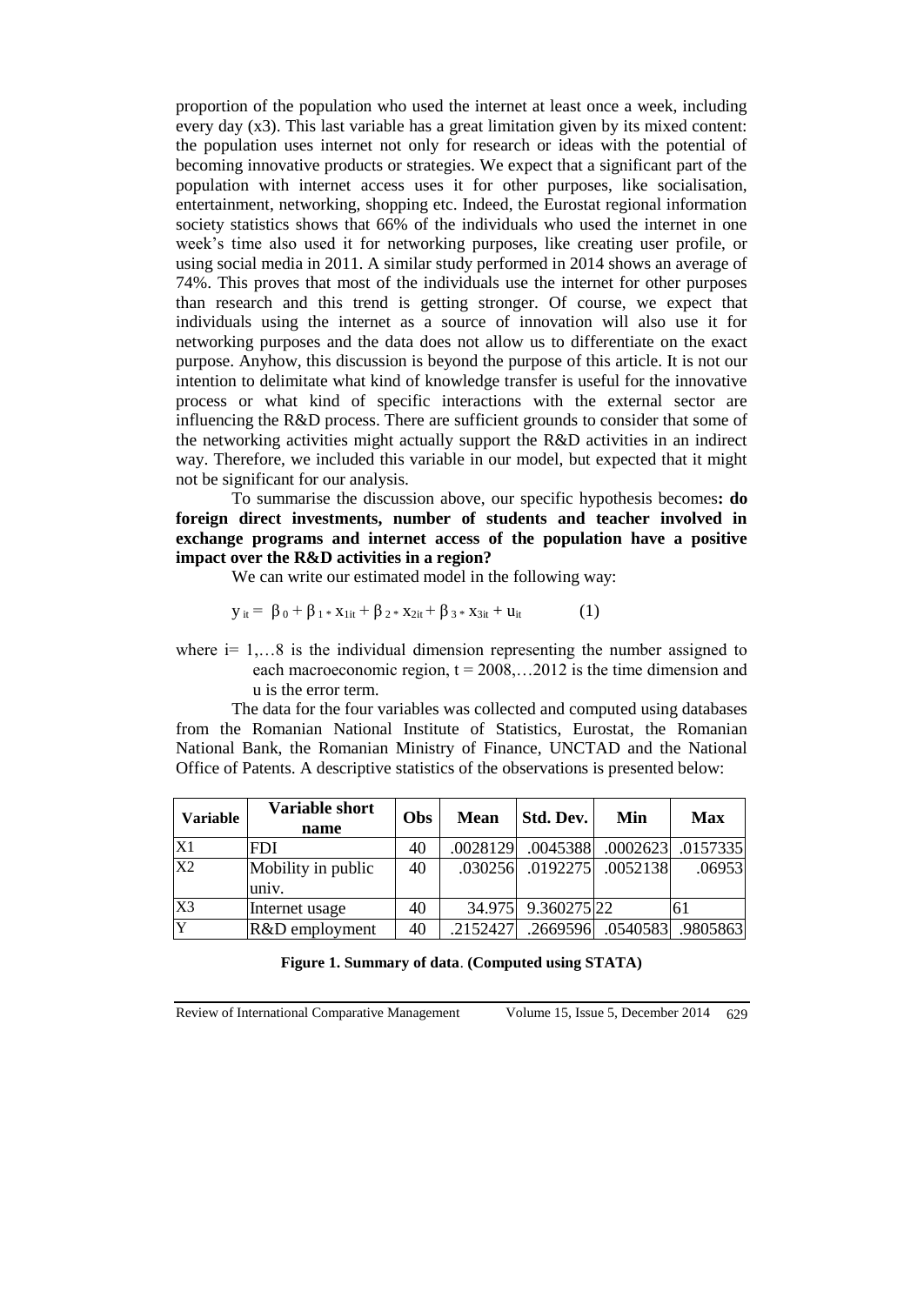Where:

- The regions take into account are the 8 administrative regions of Romania as it follows: 1-Nord-West, 2-Center, 3-Nord-East, 4 – South-East, 5-South, 6-Bucharest and Ilfov, 7-South-West, 8 – West;
- The years take values from 2008 through 2012;
- X1 represents millions euros of foreign direct investments per capita, computed with the formula:  $x1 =$  foreign direct investments in each region/ the number of resident population. The foreign direct investments is calculated in mil. Euros, after the methodology recommended by the International Monetary Fund (IMF, 2009) and computed after the yearly reports published by the National Bank in each region at the beginning of each year, based on data from Eurostat database. All the variables in our model are compared to the corresponding regional population in order to account for regional differences and to make the values comparable;
- X2 is the rate of the students and teacher engaged in mobility programs as a percentage of the total population. It is computed taking in consideration the number of students and teachers who fulfilled mobility stages, computed for each region by adding the data reported by each university in the NUTS2 regions, based on statistics published by The Lifelong Learning Programme and UNCTAD;
- X3 is the variable describing the percentage of the population using the internet in the last week, based on data from Eurostat;
- Y is the dependent variable of our model and represents the percentage of the regional population working as employees in the R&D sector; it take in consideration the total employees in R&D activities by NUTS 2 regions at the end of the year, retrieved from the National Institute of Statistics.

The steps followed for estimating our model were the ones described by Stănilă, Andreica and Cristescu (Stănilă et al., 2013). After declaring the variables as panel dataset, with the identification variable A and the time variable B, the econometrics program recognized a strongly balanced panel (the same number of years for each region) with complete observations for each panel from 2008 through 2012, meaning 40 observations. Taking in consideration our assumptions, we expected a positive sign for all the three explanatory variables included.

Considering the relatively small number of observations and the possibility that additional unobserved variables affect the R&D activity, we conducted a Hausman test (Stata, 2013). This is because it is possible to assume that individualspecific, time-invariant effects, like the geographical resources, climate, historical developments for each region etc. that we assume are fixed during the period studied, not included in the model otherwise, affect the R&D activity. Therefore we can assume fixed effects and by this means control for unobserved heterogeneity of the regions, when this heterogeneity is constant over time and correlated with the R&D activity. However, the Hausman test revealed a P-value is statistically insignificant. The results are shown below: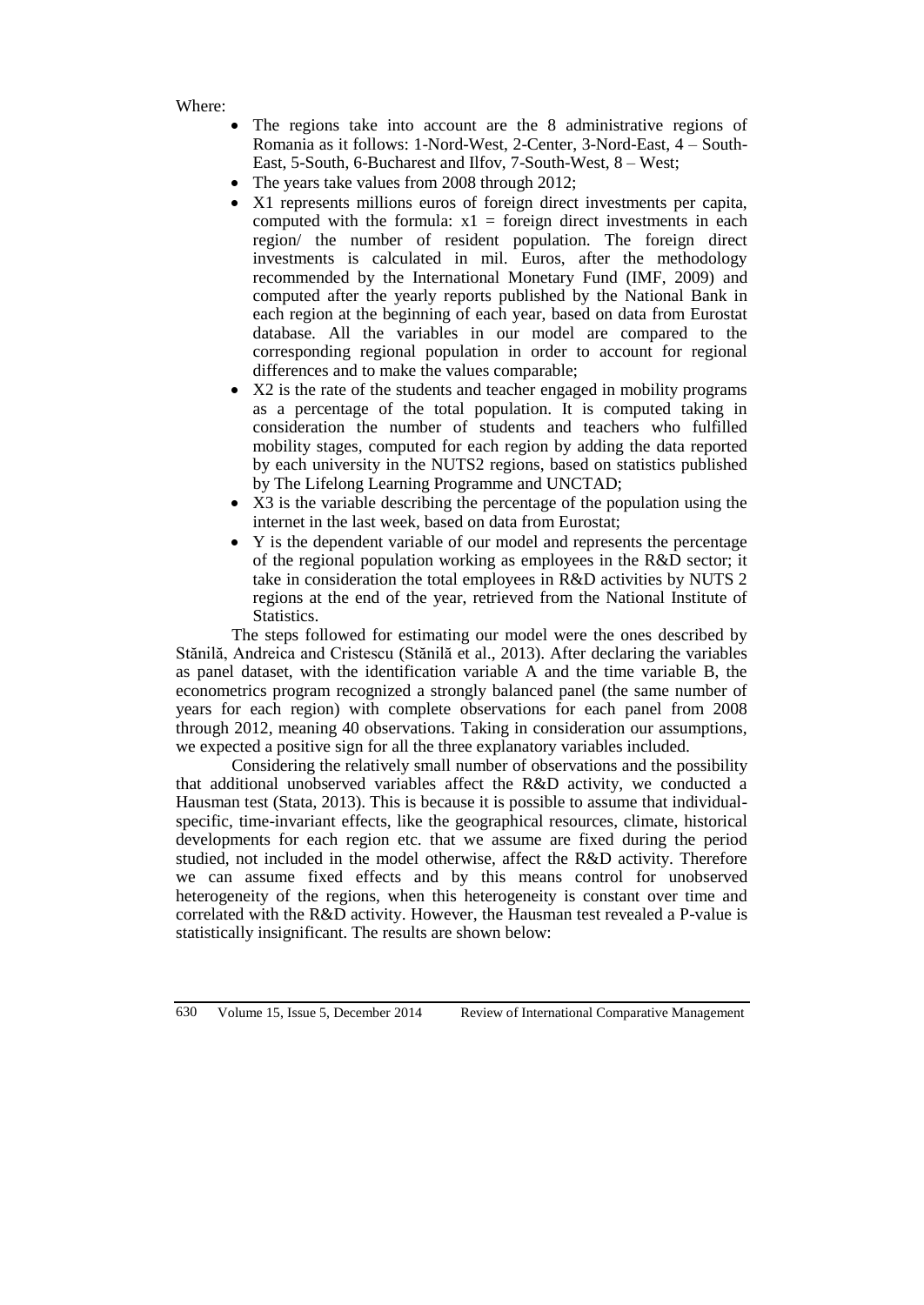|                                             |                                    | ---- Coefficients ---- |                                    |                                        |      |                                  |
|---------------------------------------------|------------------------------------|------------------------|------------------------------------|----------------------------------------|------|----------------------------------|
| (b)                                         |                                    | (B)                    | $(b-B)$                            |                                        |      | $sqrt(diag(V_b-V_B))$            |
|                                             |                                    | fixed random           |                                    | Difference                             | S.E. |                                  |
| X1 <sup>1</sup><br>X2 <sub>1</sub><br>$X_3$ | 45.8991<br>.0124632<br>$-.0013923$ |                        | 58.69103<br>1.426246<br>$-.002777$ | $-12.79193$<br>$-1.413783$<br>.0013847 |      | 25.06748<br>1.554075<br>.0015045 |
|                                             |                                    |                        |                                    |                                        |      |                                  |

 $b =$  consistent under Ho and Ha; obtained from xtreg  $B =$  inconsistent under Ha, efficient under Ho; obtained from xtreg Test: Ho: difference in coefficients not systematic  $chi2(2) = (b-B)'[(V_b-V_B)^(-1)](b-B) = 1.02$ Prob>chi2 =  $0.6016$ 

#### **Figure 2. Hausman test**. **(Computed using STATA)**

The Hausman test evaluates the hypothesis that the coefficients estimated by the efficient random effects estimator are the same as the ones estimated by the consistent fixed effects estimator (Stata, 2013). Our insignificant p-value does not support this hypothesis. Therefore, we used the random effects model in our analysis. (Wooldridge, 2010). This can be explained by the fact that some of the differences between the regions are anyhow accounted for in our model by adjusting all variables by the population size.

Additional, we considered robust standard errors for taking in consideration heteroskedasticity problems, which appear often in cross-sectional and time series measurements. Conducting a serial correlation test and a test for group heteroskedasticity indicated that a robust estimation was more appropriate. Accordingly, the random-effects linear regression with robust standard errors gave the following results:

| Number of obs $=$<br>Number of groups $=$ | R-sq: within $= 0.0916$<br>between $= 0.9945$<br>overall $= 0.9792$ | 40<br>8                            |       |            | Obs per group: $min =$<br>$avg = 5.0$<br>5<br>$max =$ | 5                    |
|-------------------------------------------|---------------------------------------------------------------------|------------------------------------|-------|------------|-------------------------------------------------------|----------------------|
|                                           | <b>Robust</b>                                                       |                                    |       |            |                                                       |                      |
| Y <sub>1</sub>                            |                                                                     | $Coef.$ Std. Err. $z$              |       | P >  Z     | [95% Conf. Interval]                                  |                      |
|                                           | $X1 \mid 58.69103 \mid 1.459233$                                    |                                    | 40.22 | 0.000      |                                                       | 55.83098 61.55107    |
| X2 <sub>1</sub>                           | 1.426246 .3530637                                                   |                                    |       | 4.04 0.000 |                                                       | .734254 2.118238     |
| $X3 \perp$                                |                                                                     | $-.002777$ .0007213 $-.3.85$ 0.000 |       |            |                                                       | $-.0041908-.0013632$ |
|                                           |                                                                     | cons   .1041217 .0238296           |       | 4.37 0.000 | .0574164 .1508269                                     |                      |
|                                           |                                                                     |                                    |       |            |                                                       |                      |

|  |  | Figure 3. Panel data regression (Computed using STATA) |
|--|--|--------------------------------------------------------|
|  |  |                                                        |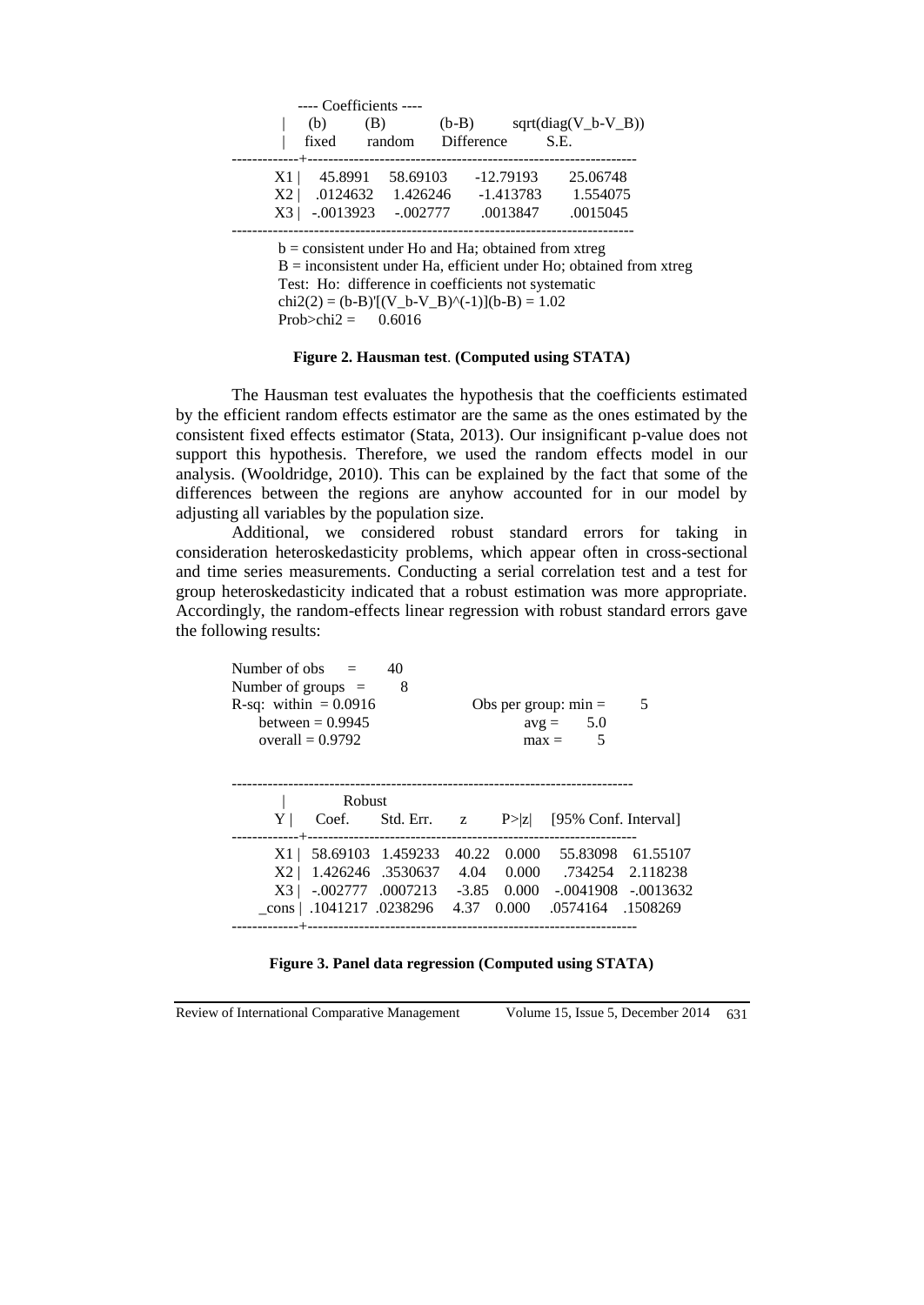The regression analysis shows that all the three explanatory variables considered are statistically significant at 1%. They are also jointly significant.

## **4. Interpretation of results**

The overall fit of the model is very good, showing that the foreign direct investments (FDI), the mobility of students and teachers and the access to internet explain 97% of the R&D activities per capita in the Romanian macroeconomic regions after the adherence to the European Union, when controlling for the number of population in each region. This would mean that only 3% of the R&D employment variations are left unexplained. Even if this high goodness-of-fit shows that our model explains most of the R&D activity in Romania, we still have to treat with caution the practical significance of the exact percentage. Mainly, we can give a special attention to the fact that the number of individuals residing in each region, which was included in all the variables in our test, implicitly accounts for many other factors like the general regional economic conditions, climate, socio-economic development possibilities, ethnic situation, political stability etc. This makes the variables comparable across the regions.

From the three factors explaining the R&D activity, the FDI per capita has the most important influence on the number of jobs in R&D sector (variable X1). The results of our test show that 10,000 euros increase in FDI per capita will lead to an additional 0.59 % of the population working in the R&D activities, holding other factors fixed.

The rate of the students and teacher engaged in mobility programs (variable x2) has, as expected, a positive impact on the R&D employees. Holding other factors constant, double more students and teachers going abroad for short term professional stages will increase the R&D employment in the region by 1.4%.

Using the internet with at least a weekly frequency has however a negative, but practically insignificant impact on the number of R&D jobs, given by the low coefficient of -.002777. This is related to our previous discussion, in which we explained that given the fact that internet is mainly used for other activities than information purposes, this variable might not have a significant economic impact on the R&D sector. Finally, the intercept of 0.104 shows that there would be on average 0.104 % of the population working in the R&D sectors if the FDI would be zero and if there would not be any mobility at the university level.

## **5. Conclusions**

This study shows that research and development is positively correlated to higher openness of the economy. An active presence of foreign companies and mobility of personnel at the tertiary education level is likely to bring an infusion of knowledge from abroad and has a positive impact on R&D jobs creation. Opening to external influences in business and education sectors has therefore the potential of developing the country and creating high-quality jobs, without relying on the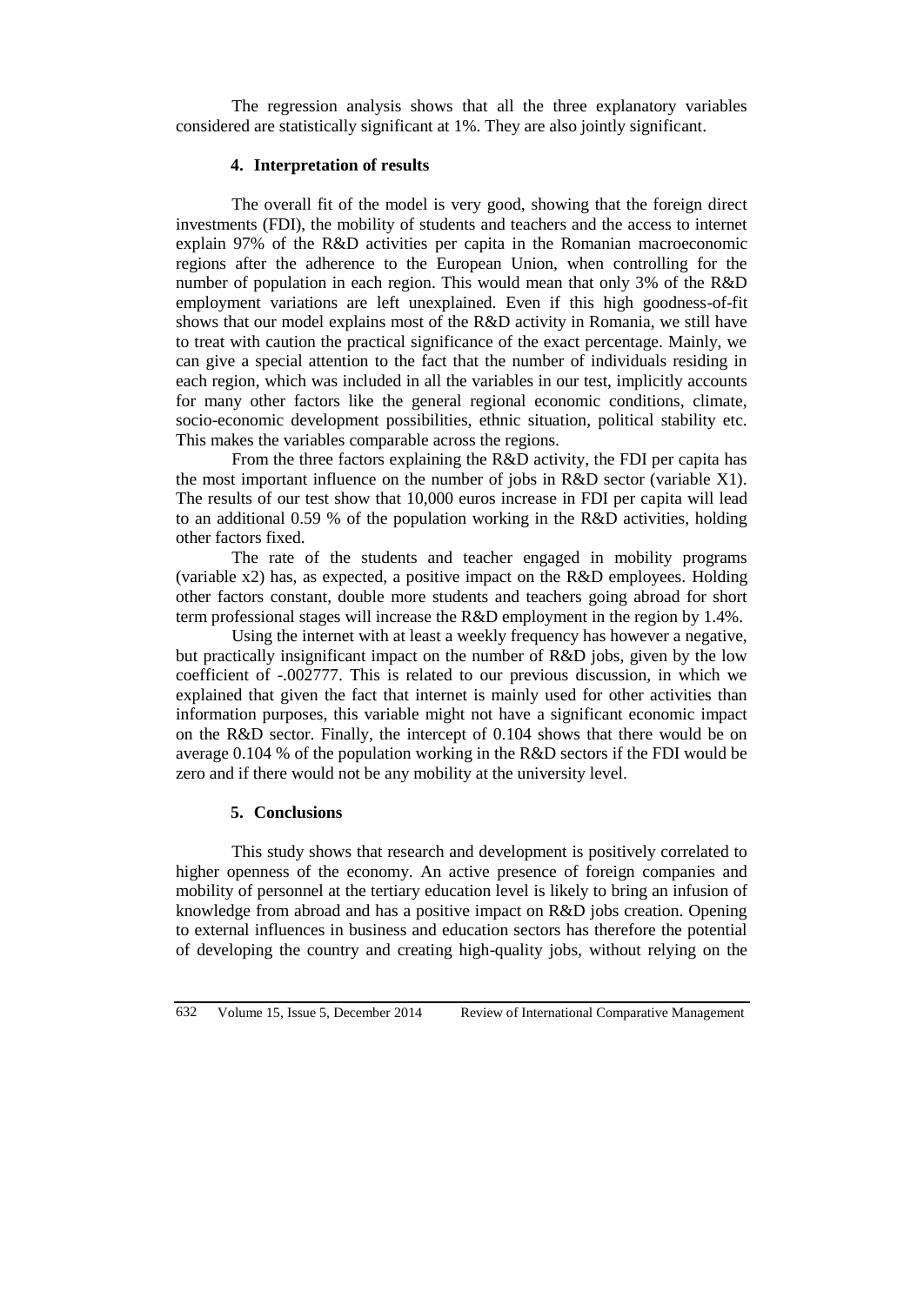governmental R&D investments.

The media concentrated quite much lately on the negative effects of opening up the economies. Consequences like the immigration of the skilled labour force, instability of production, drain of resources, macroeconomic imbalances, criminality and cultural conflicts cannot be overseen and have a high political impact. However, isolation is also documented to be extremely unproductive for the countries or regions adopting it.

In our opinion, the risks associated with an open economy need to be handled by firmly coordinated strategies and not avoided by retreating from the globalisation process. It is very hard and expensive to swim against the tide and try stopping the natural exchange of information and work force movement across the country borders, especially in the technological era. Instead, we can concentrate on the positive aspects of globalisation and take the most out of them. The flow of knowledge across countries is an important positive aspect, because it stimulates creativity and innovation in the confluence space where different perspectives and ideas meet each other. Students and teachers travelling abroad, foreign companies developing new products and strategies in different markets and people accessing information from all around the world are the kind of factors that create diffusion of knowledge and transfer of competencies around the globe. The regions which manage to attract and stimulate this transfer of knowledge are the ones more likely to become the frontier where new competencies are combining, creating unexpected products and solutions.

# **Acknowledgement**

This paper was co-financed from the European Social Fund, through the Sectorial Operational Programme Human Resources Development 2007- 2013, project number POSDRU/159/1.5/S/138907 "Excellence in scientific interdisciplinary research, doctoral and postdoctoral, in the economic, social and medical fields -EXCELIS", coordinator The Bucharest University of Economic Studies..

## **References**

- 1. Bernstein, A. (2000). "Backlash: Behind the Anxiety over Globalization". Table. *Business Week Magazine*, April 24 issue.
- 2. Cotocel C., Grigoraş B, Florea C., Concioiu N, Stan A (2014) "Strategic Management of Sustainable Development of Romania in the European Context – Europe 202". *Review of International Comparative Management* Volume 15, Issue 4, October 2014 (pp. 431-439)
- 3. Council Recommendation on Romania's 2014 national reform programme and delivering a Council opinion on Romania's 2014 convergence programme. Retrieved on 9 August 2014 from: http://ec.europa.eu/europe2020/pdf/ csr2014/ csr2014\_romania\_en.pdf